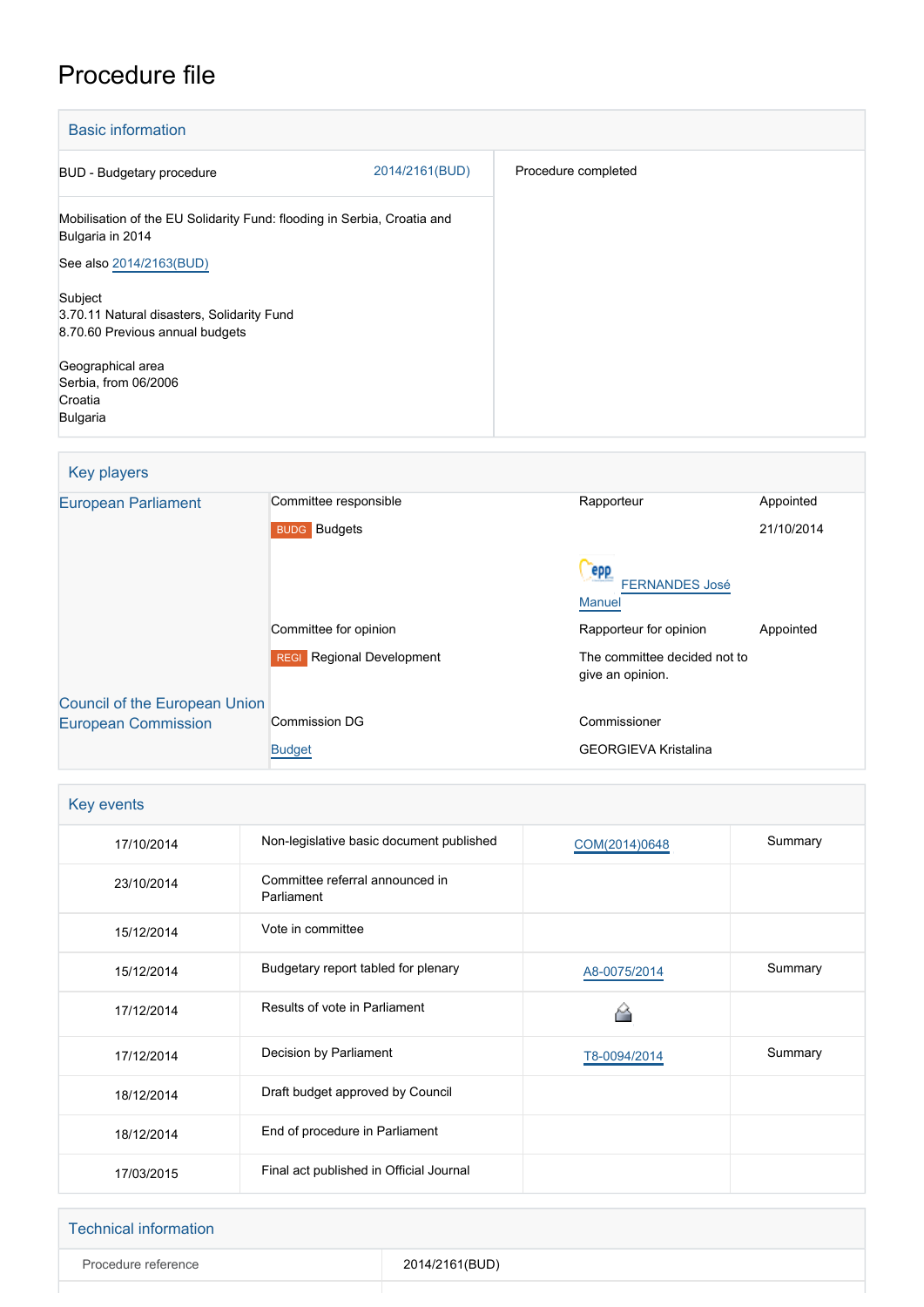| Procedure type             | BUD - Budgetary procedure |
|----------------------------|---------------------------|
| Procedure subtype          | Mobilisation of funds     |
|                            | See also 2014/2163(BUD)   |
| Other legal basis          | Rules of Procedure EP 159 |
| Stage reached in procedure | Procedure completed       |
| Committee dossier          | <b>BUDG/8/01777</b>       |

#### Documentation gateway

| Non-legislative basic document                   | COM(2014)0648 | 17/10/2014 | EC | Summary |
|--------------------------------------------------|---------------|------------|----|---------|
| Committee draft report                           | PE541.357     | 10/12/2014 | EP |         |
| Budgetary report tabled for plenary, 1st reading | A8-0075/2014  | 15/12/2014 | EP | Summary |
| Budgetary text adopted by Parliament             | T8-0094/2014  | 17/12/2014 | EP | Summary |

#### Final act

 [Decision 2015/437](https://eur-lex.europa.eu/smartapi/cgi/sga_doc?smartapi!celexplus!prod!CELEXnumdoc&lg=EN&numdoc=32015D0437) [OJ L 072 17.03.2015, p. 0007](https://eur-lex.europa.eu/legal-content/EN/TXT/?uri=OJ:L:2015:072:TOC) Summary

### Mobilisation of the EU Solidarity Fund: flooding in Serbia, Croatia and Bulgaria in 2014

PURPOSE: to mobilise the Solidarity Fund to assist Serbia, Croatia and Bulgaria affected by flooding in 2014.

PROPOSED ACT: Decision of the European Parliament and of the Council.

CONTENT: [Council Regulation \(EU, Euratom\) No 1311/2013](http://www.europarl.europa.eu/oeil/popups/ficheprocedure.do?lang=EN&reference=2011/0177(APP)) laying down the multiannual financial framework for the years 2014-2020, and in particular the Article 10 thereof allows for the mobilisation of the European Union Solidarity Fund, within an annual ceiling of EUR 500 million (2011 prices), over and above the relevant headings of the financial framework.

On the basis of applications from Serbia, Croatia and Bulgaria, the calculation of the aid from the Fund, based on the estimate of total damage caused is as follows:

- Direct damage Serbia: EUR 1 105 622 million;
- Direct damage Croatia: EUR 297.629 million;
- Direct damage Bulgaria: EUR 311.328 million.

Aid proposed: Serbia: EUR 60 224 605; Croatia: EUR 8 959 725; Bulgaria: EUR 10 542 110.

#### Total: EUR 79 726 440.

In the light of the examination of the applications, and considering the maximum possible grant from the Fund as well as the scope for reallocating appropriations, the Commission proposes to mobilise the European Union Solidarity Fund for a total amount of EUR 79 726 440.

The Commission will present a [draft amending budge](http://www.europarl.europa.eu/oeil/popups/ficheprocedure.do?lang=EN&reference=2014/2163(BUD))t (DAB) in order to enter in the 2014 budget the specific commitment and payment appropriations. In the event of disagreement, a trilogue procedure will be initiated in accordance with Point 11 of the Interinstitutional Agreement of 2 December 2013 between the European Parliament, the Council and the Commission on budgetary discipline, on cooperation in budgetary matters and sound financial management.

## Mobilisation of the EU Solidarity Fund: flooding in Serbia, Croatia and Bulgaria in 2014

The Committee on Budgets adopted the report by José Manuel FERNANDES (EPP, PT) on the proposal for a decision of the European Parliament and of the Council on the mobilisation of the European Union Solidarity Fund, in accordance with point 11 of the [Interinstitutional](http://www.europarl.europa.eu/oeil/popups/ficheprocedure.do?lang=EN&reference=2011/2152(ACI)) [Agreement](http://www.europarl.europa.eu/oeil/popups/ficheprocedure.do?lang=EN&reference=2011/2152(ACI)) (IIA) of 2 December 2013 between the European Parliament, the Council and the Commission on budgetary discipline, on cooperation in budgetary matters and on sound financial management (Floods in Serbia, Croatia and Bulgaria).

Members recalled that the Commission proposes to mobilise the European Solidarity Fund in favour of floods in Serbia and Croatia in May 2014 and to floods in Bulgaria in June 2014 on the basis of point 11 of the IIA.

The Fund was created to show solidarity with the population of regions struck by disasters. Members called on the European Parliament to approve the decision annexed to this report which seeks to mobilise EUR 76 726 440 in commitment appropriations for 2014 as well as the same amount in payment appropriations for 2015.